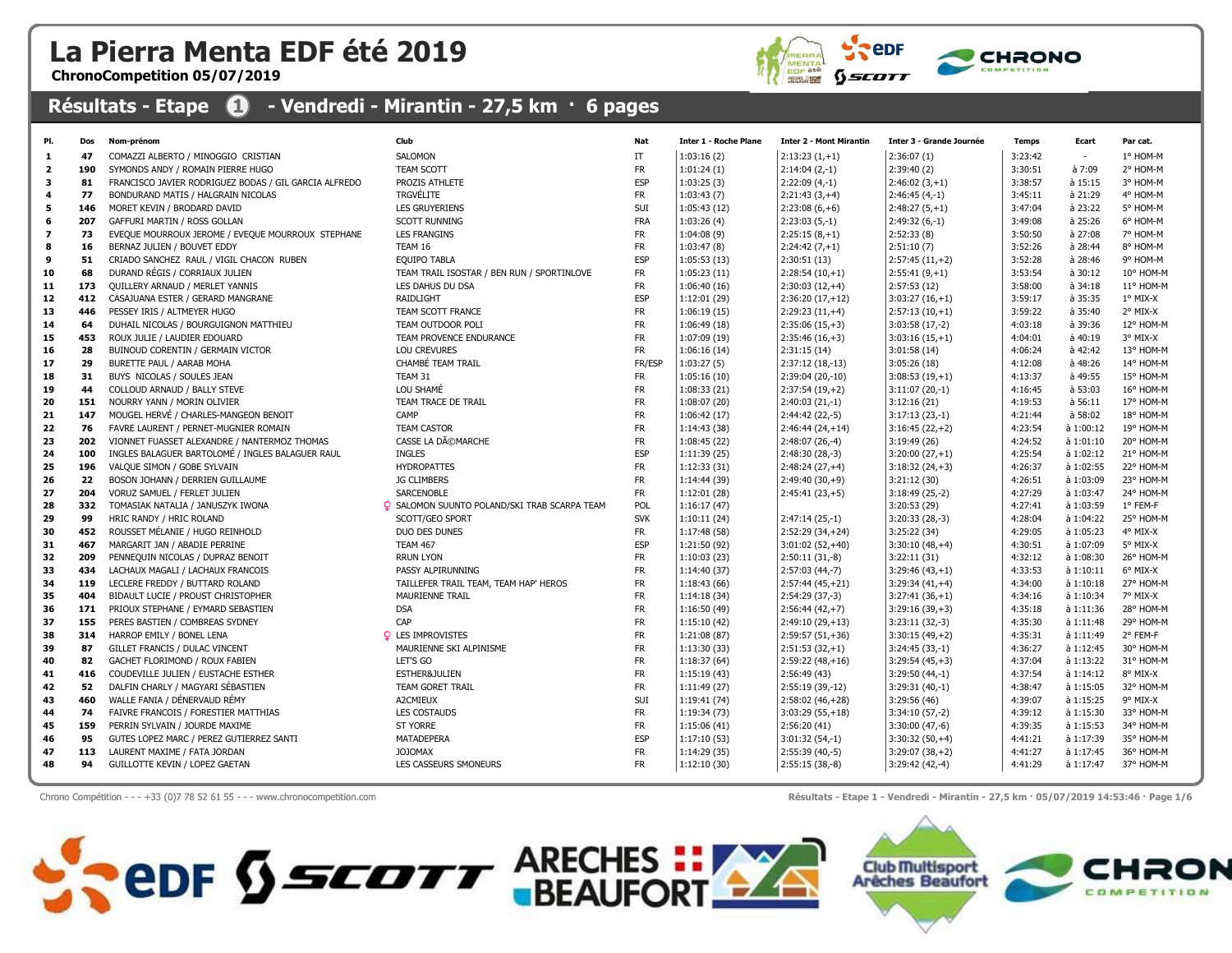| 177<br>49<br>26<br>50<br>322<br>51<br>449<br>52<br>176<br>53<br>54<br>306 | ROYER SIMON / MAZILLE PIERRE<br>BRESSON GUILLAUME / VAUTRIN OLIVIER<br>MOLLARD SOPHIE / PERILLAT-PESSEY CELIA<br>REZZI JULIA / FRANCINEAU NICOLAS<br>RONGER DAVID / PINOT PIERRICK<br>BRUYAS CAMILLE / DAUCHOT CHARLOTTE<br>SZADECZKI ARTHUR / SZADECZKI ANTOINE | SNAKE À CORNE<br>TEAM TRAPPEURS DES YVELINES<br>Q CE SO FUN<br>TRAIL2TEAM<br><b>TEAM 176</b><br><b>Q</b> BRUGADO | <b>FR</b><br><b>FR</b><br><b>FR</b><br><b>FR</b> | 1:13:08(32)<br>1:19:06 (69)<br>1:17:32(56) | $2:52:09(33,-1)$<br>$2:59:42(49,+20)$<br>$2:59:54(50,+6)$ | $3:26:10(35,-2)$<br>$3:32:04(52,-3)$<br>$3:32:36(54,-4)$ | 4:42:06<br>4:42:42<br>4:45:09 | à 1:18:24<br>à 1:19:00<br>à 1:21:27 | 38° HOM-M<br>39° HOM-M<br>3° FEM-F |
|---------------------------------------------------------------------------|------------------------------------------------------------------------------------------------------------------------------------------------------------------------------------------------------------------------------------------------------------------|------------------------------------------------------------------------------------------------------------------|--------------------------------------------------|--------------------------------------------|-----------------------------------------------------------|----------------------------------------------------------|-------------------------------|-------------------------------------|------------------------------------|
|                                                                           |                                                                                                                                                                                                                                                                  |                                                                                                                  |                                                  |                                            |                                                           |                                                          |                               |                                     |                                    |
|                                                                           |                                                                                                                                                                                                                                                                  |                                                                                                                  |                                                  |                                            |                                                           |                                                          |                               |                                     |                                    |
|                                                                           |                                                                                                                                                                                                                                                                  |                                                                                                                  |                                                  |                                            |                                                           |                                                          |                               |                                     |                                    |
|                                                                           |                                                                                                                                                                                                                                                                  |                                                                                                                  |                                                  | 1:15:55(45)                                |                                                           | 3:33:59(55)                                              | 4:45:22                       | à 1:21:40                           | $10^{\circ}$ MIX-X                 |
|                                                                           |                                                                                                                                                                                                                                                                  |                                                                                                                  | FR.                                              | 1:15:40 (44)                               | $2:54:23(36,+8)$                                          | $3:30:57(51,-15)$                                        | 4:46:07                       | à 1:22:25                           | 40° HOM-M                          |
|                                                                           |                                                                                                                                                                                                                                                                  |                                                                                                                  | <b>FR</b>                                        | 1:17:18(54)                                | $3:01:17(53,+1)$                                          | $3:34:02(56,-3)$                                         | 4:46:24                       | à 1:22:42                           | 4° FEM-F                           |
| 55<br>191                                                                 |                                                                                                                                                                                                                                                                  | <b>TEAM SKI</b>                                                                                                  | FR.                                              | 1:14:34(36)                                | 3:03:58 (56,-20)                                          | $3:36:41(58,-2)$                                         | 4:46:57                       | à 1:23:15                           | 41° HOM-M                          |
| 56<br>437                                                                 | LIMOUZA CAROLINE / PICHOL-THIEVEND FABIEN                                                                                                                                                                                                                        | CMSAB                                                                                                            | FR.                                              | 1:24:24 (105)                              | $3:09:12(67,+38)$                                         | $3:41:25(64,+3)$                                         | 4:48:46                       | à 1:25:04                           | $11^{\circ}$ MIX-X                 |
| 57<br>13                                                                  | BECQUET ARNAUD / PLAISANT JACQUES                                                                                                                                                                                                                                | DOM4EVER                                                                                                         | <b>FR</b>                                        | 1:17:36(57)                                | $2:59:14(47,+10)$                                         | $3:32:26(53,-6)$                                         | 4:49:08                       | à 1:25:26                           | 42° HOM-M                          |
| 25<br>58                                                                  | BOY LUDOVIC / ABRY PHILIPPE                                                                                                                                                                                                                                      | <b>POLEYMORIOTS</b>                                                                                              | <b>FR</b>                                        | 1:16:55(50)                                | 3:08:30 (66,-16)                                          | $3:41:20(63,+3)$                                         | 4:49:56                       | à 1:26:14                           | 43° HOM-M                          |
| 463<br>59                                                                 | COMBELLE DIANA / LESCA FRANCOIS                                                                                                                                                                                                                                  | <b>TEAM 463</b>                                                                                                  | <b>FR</b>                                        | 1:21:46 (91)                               | $3:07:23(64,+27)$                                         | $3:39:38(60,+4)$                                         | 4:50:44                       | à 1:27:02                           | 12° MIX-X                          |
| 417<br>60                                                                 | DUPUIS WILLIAM / PAULET SANDY                                                                                                                                                                                                                                    | TEAM CHOUFFE                                                                                                     | <b>FR</b>                                        | 1:18:07(59)                                | $3:05:27(57,+2)$                                          | $3:41:02(62,-5)$                                         | 4:51:34                       | à 1:27:52                           | 13° MIX-X                          |
| 48<br>61                                                                  | CORTHAY JULIEN / BLANC YANN                                                                                                                                                                                                                                      | <b>OCHSNER SPORT</b>                                                                                             | SUI                                              | 1:17:02 (52)                               | $3:05:37(58,-6)$                                          | $3:41:53(66,-8)$                                         | 4:51:40                       | à 1:27:58                           | 44° HOM-M                          |
| 17<br>62                                                                  | BETARD CHRISTOPHE / ANGER GAEL                                                                                                                                                                                                                                   | <b>LES TOURISTES</b>                                                                                             | <b>FR</b>                                        | 1:11:43(26)                                | $2:53:48(35,-9)$                                          | $3:28:08(37,-2)$                                         | 4:51:50                       | à 1:28:08                           | 45° HOM-M                          |
| 111<br>63                                                                 | LAUR SYLVAIN / CHAIGNEAU SEBASTIEN                                                                                                                                                                                                                               | TEAM COMPRESSPORT                                                                                                | <b>FR</b>                                        | 1:21:05 (86)                               | $3:09:20(68,+18)$                                         | $3:43:35(70,-2)$                                         | 4:51:53                       | à 1:28:11                           | 46° HOM-M                          |
| 24<br>64                                                                  | BOUTTEAUX XAVIER / MARECHAL CAMILLE                                                                                                                                                                                                                              | <b>VEUVE QUINOUNE</b>                                                                                            | FR.                                              | 1:20:40 (82)                               | $3:06:02(60,+22)$                                         | $3:39:13(59,+1)$                                         | 4:52:39                       | à 1:28:57                           | 47° HOM-M                          |
| 66<br>65                                                                  | DUPONT ROC THIERRY / LAMBERT JULIEN                                                                                                                                                                                                                              | TEAM 66                                                                                                          | FR.                                              | 1:19:02 (68)                               | $3:05:54(59,+9)$                                          | $3:42:28(67,-8)$                                         | 4:52:58                       | à 1:29:16                           | 48° HOM-M                          |
| 66<br>201                                                                 | VERNET FREDERIC / VERNIN PIERRE                                                                                                                                                                                                                                  | <b>TEAM FREROT</b>                                                                                               | <b>FR</b>                                        | 1:18:19(61)                                | 3:06:47(61)                                               | 3:40:55(61)                                              | 4:54:54                       | à 1:31:12                           | 49° HOM-M                          |
| 148<br>67                                                                 | MOUGIN STEPHANE / SCHNEIDER NICOLAS                                                                                                                                                                                                                              | <b>BIGOODY TEAM</b>                                                                                              | FR.                                              | 1:18:09(60)                                | $3:08:00(65,-5)$                                          | $3:42:32(68,-3)$                                         | 4:55:57                       | à 1:32:15                           | 50° HOM-M                          |
| 65<br>68                                                                  | DUNAND BENJAMIN / DUNAND BENOIT                                                                                                                                                                                                                                  | COMPRESSSPORT                                                                                                    | <b>FR</b>                                        | 1:18:33(63)                                | $3:11:27(72,-9)$                                          | 3:47:13(72)                                              | 4:56:59                       | $\lambda$ 1:33:17                   | 51° HOM-M                          |
| 454<br>69                                                                 | SOPRANO CINDY / FRANCOIS THIERRY                                                                                                                                                                                                                                 | <b>ROBINOU</b>                                                                                                   | <b>FR</b>                                        | 1:21:43 (90)                               | $3:12:48(74,+16)$                                         | $3:47:30(73,+1)$                                         | 4:58:08                       | à 1:34:26                           | 14° MIX-X                          |
| 70<br>195                                                                 | TRUPKIEWICZ YAN / VIEUX-JEANTON GUILLAUME                                                                                                                                                                                                                        | VA'TOU                                                                                                           | <b>FR</b>                                        | 1:20:01 (77)                               | $3:10:27(70,+7)$                                          | $3:44:06(71,-1)$                                         | 4:59:58                       | à 1:36:16                           | 52° HOM-M                          |
| 318<br>-71                                                                | MARIE PEYTAUD / DELESPIERRE MARION                                                                                                                                                                                                                               | <b>Q</b> GANG DES LYONNAISES                                                                                     | <b>FR</b>                                        | 1:19:51(75)                                | $3:14:14(78,-3)$                                          | $3:49:20(76,+2)$                                         | 5:00:41                       | à 1:36:59                           | 5° FEM-F                           |
| 72<br>164                                                                 | PIQUEMAL JULIEN / TABOUELLE CLEMENT                                                                                                                                                                                                                              | <b>VALIER</b>                                                                                                    | <b>FR</b>                                        | 1:16:59(51)                                | $3:06:52(62,-11)$                                         | $3:43:02(69,-7)$                                         | 5:01:05                       | à 1:37:23                           | 53° HOM-M                          |
| 73<br>6                                                                   | ANTOINE QUENTIN / PARIS THOMAS                                                                                                                                                                                                                                   | <b>QUANTOM</b>                                                                                                   | FR.                                              | 1:15:01(40)                                | $3:11:24(71,-31)$                                         | $3:47:46(74,-3)$                                         | 5:02:43                       | à 1:39:01                           | 54° HOM-M                          |
| 323<br>74                                                                 | MORAND SABINE / AVENIER DELPHINE                                                                                                                                                                                                                                 | <b>Q</b> SAMMIE                                                                                                  | <b>FR</b>                                        | 1:23:42 (99)                               | $3:14:37(79,+20)$                                         | $3:49:42(77,+2)$                                         | 5:05:40                       | à 1:41:58                           | 6° FEM-F                           |
| 181<br>75                                                                 | SAVARY FLORENT / DUBOST THOMAS                                                                                                                                                                                                                                   | LES CHAMOIS DU LAC BLEU                                                                                          | <b>FR</b>                                        | 1:19:57 (76)                               | $3:15:08(80,-4)$                                          | 3:50:18(80)                                              | 5:06:41                       | à 1:42:59                           | 55° HOM-M                          |
| 76<br>430                                                                 | HURTAUD-MARZANI JOHANN / CHAUVOT GAELLE                                                                                                                                                                                                                          | LES BITES A CORNES                                                                                               | FR.                                              | 1:20:08 (78)                               | $3:13:59(77,+1)$                                          | $3:50:04(79,-2)$                                         | 5:07:43                       | à 1:44:01                           | 15° MIX-X                          |
| 77<br>140                                                                 | MAYER OLIVIER / ROOS FABRICE                                                                                                                                                                                                                                     | TELEFERIK RACING TEAM                                                                                            | <b>FR</b>                                        | 1:25:38 (115)                              | $3:19:43(88,+27)$                                         | 3:54:20 (88)                                             | 5:07:52                       | à 1:44:10                           | 56° HOM-M                          |
| 78<br>180                                                                 | SANCHEZ EMILIEN / ADROIT SEBASTIEN                                                                                                                                                                                                                               | TEAM PAPYCOACH                                                                                                   | <b>FR</b>                                        | 1:15:59(46)                                | $3:07:14(63,-17)$                                         | $3:41:36(65,-2)$                                         | 5:08:40                       | à 1:44:58                           | 57° HOM-M                          |
| 79<br>316                                                                 | LACORDAIRE LUCIE / MOREAU CLEMENTINE                                                                                                                                                                                                                             | <b>Q</b> TEAM 316                                                                                                | <b>FR</b>                                        | 1:25:18 (113)                              | $3:19:13(87,+26)$                                         | $3:53:46(86,+1)$                                         | 5:08:46                       | à 1:45:04                           | 7° FEM-F                           |
| 80<br>126                                                                 | LIN WEE KUAN CYRIL / CHALMANDRIER JULIEN                                                                                                                                                                                                                         | CAPTAINTEAM                                                                                                      | <b>FR</b>                                        | 1:20:21 (79)                               | $3:13:33(76,+3)$                                          | $3:52:01(83,-7)$                                         | 5:08:57                       | à 1:45:15                           | 58° HOM-M                          |
| 152<br>81                                                                 | ODIER FLORENT / CARLE BASILE                                                                                                                                                                                                                                     | LES FORCENÃOS DE LA BUTTE MONTMAUR                                                                               | <b>FR</b>                                        | 1:22:45 (94)                               | $3:17:39(84,+10)$                                         | $3:51:32(81,+3)$                                         | 5:08:59                       | à 1:45:17                           | 59° HOM-M                          |
| 18<br>82                                                                  | BLANCHARD GUILLAUME / DUSSUD LUDOVIC                                                                                                                                                                                                                             | <b>LES FOREZIENS</b>                                                                                             | <b>FR</b>                                        | 1:25:50 (117)                              | $3:21:58(92,+25)$                                         | $3:57:56(91,+1)$                                         | 5:11:07                       | à 1:47:25                           | 60° HOM-M                          |
| 83<br>108                                                                 | LALLEMAND REGIS / LALLEMAND VINCENT                                                                                                                                                                                                                              | NO PAIN NO GAIN                                                                                                  | <b>FR</b>                                        | 1:20:55 (84)                               | $3:18:23(86,-2)$                                          | $3:52:33(84,+2)$                                         | 5:11:47                       | à 1:48:05                           | 61° HOM-M                          |
| 84<br>145                                                                 | MOLLI DIDIER / GEHANT ERIC                                                                                                                                                                                                                                       | TÉLÉFERIK RACING 1                                                                                               | <b>FR</b>                                        | 1:19:30 (72)                               | $3:17:13(83,-11)$                                         | $3:54:02(87,-4)$                                         | 5:12:33                       | à 1:48:51                           | 62° HOM-M                          |
| 85<br>36                                                                  | CHAPUIS JEREMIE / ROUX NICOLAS                                                                                                                                                                                                                                   | HIMAL KO SAATHI                                                                                                  | <b>FR</b>                                        | 1:24:40 (107)                              | $3:16:16(81,+26)$                                         | $3:53:16(85,-4)$                                         | 5:13:50                       | à 1:50:08                           | 63° HOM-M                          |
| 137<br>86                                                                 | MARTINEZ VERGER RAFAEL / RIPOLL MARC                                                                                                                                                                                                                             | <b>BOURRICOT TEAM</b>                                                                                            | FR.                                              | 1:23:51 (101)                              | $3:22:36(93,+8)$                                          | $3:59:14(92,+1)$                                         | 5:14:54                       | à 1:51:12                           | 64° HOM-M                          |
| 87<br>30                                                                  | BURETTE SÉBASTIEN / THINES THOMAS                                                                                                                                                                                                                                | TEAM JARDIN DIVERS                                                                                               | <b>BEL</b>                                       | 1:19:27(71)                                | $3:12:57(75,-4)$                                          | $3:49:51(78,-3)$                                         | 5:15:32                       | à 1:51:50                           | 65° HOM-M                          |
| 438<br>88                                                                 | MACKOW SEBASTIEN / PATOU ESTELLE                                                                                                                                                                                                                                 | LES PATOUS DU DOUBS                                                                                              | FR.                                              | 1:20:36 (81)                               | $3:17:39(85,-4)$                                          | 3:54:34 (90,-5)                                          | 5:15:53                       | à 1:52:11                           | 16° MIX-X                          |
| 124<br>89                                                                 | LEPOUTRE GREGOIRE / JUNIQUE BENOIT                                                                                                                                                                                                                               | TAGNONCHPOUTROTEAM                                                                                               | <b>FR</b>                                        | 1:16:27(48)                                | $3:11:59(73,-25)$                                         | $3:49:06(75,-2)$                                         | 5:16:27                       | à 1:52:45                           | 66° HOM-M                          |
| 311<br>90                                                                 | FAVRE ANNE / KISTLER VANJA                                                                                                                                                                                                                                       | <b>Q</b> TEAM PECCABLE                                                                                           | SUI                                              | 1:25:14 (112)                              | $3:28:58(104,+8)$                                         | $4:03:31(100,+4)$                                        | 5:17:24                       | à 1:53:42                           | 8° FEM-F                           |
| 457<br>91                                                                 | TRAMIER DELPHINE / UVENARD ROMAIN                                                                                                                                                                                                                                | TERRE DE RUNNING ALBERTVILLE                                                                                     | <b>FR</b>                                        | 1:24:32 (106)                              | $3:25:00(96,+10)$                                         | $4:02:26(97,-1)$                                         | 5:18:27                       | à 1:54:45                           | 17° MIX-X                          |
| 92<br>125                                                                 | LIDOYNE BERTRAND / BURON GLEN                                                                                                                                                                                                                                    | <b>XTREMRELANCE</b>                                                                                              | <b>FR</b>                                        | 1:21:32 (89)                               | $3:23:36(94,-5)$                                          | 4:01:48 (96,-2)                                          | 5:18:38                       | à 1:54:56                           | 67° HOM-M                          |
| 333<br>93                                                                 | DECORSE GAELLE / DEQUIDT CELINE                                                                                                                                                                                                                                  | <b>Q</b> LES DAHUS LE RETOUR                                                                                     | <b>FR</b>                                        | 1:23:14 (96)                               | $3:24:42(95,+1)$                                          | $4:03:23(98,-3)$                                         | 5:18:41                       | à 1:54:59                           | 9° FEM-F                           |
| 168<br>94                                                                 | PONCE SEBASTIEN / WARTEL ROMAIN                                                                                                                                                                                                                                  | <b>CHEEZY PATATE</b>                                                                                             | <b>FR</b>                                        | 1:25:40 (116)                              | $3:26:02(99,+17)$                                         | 4:03:28 (99)                                             | 5:19:02                       | à 1:55:20                           | 68° HOM-M                          |
| 95<br>443                                                                 | NAIN SEBASTIEN / NAIN ALEXANDRA                                                                                                                                                                                                                                  | TEAM INSTINCT                                                                                                    | <b>FR</b>                                        | 1:30:03 (143)                              | $3:26:40(101,+42)$                                        | 4:04:07 (103,-2)                                         | 5:22:16                       | à 1:58:34                           | 18° MIX-X                          |
| 96<br>80                                                                  | FOURTANIER LUDOVIC / LEFEBVRE THOMAS                                                                                                                                                                                                                             | KOALA#1                                                                                                          | FR.                                              | 1:18:57(67)                                | 3:21:47 (91,-24)                                          | $4:01:14(95,-4)$                                         | 5:22:29                       | à 1:58:47                           | 69° HOM-M                          |
| 58<br>97                                                                  | DELESSERT NICOLAS / BEHN PATRICK                                                                                                                                                                                                                                 | <b>CSPP</b>                                                                                                      | SUI                                              | 1:29:01 (134)                              | $3:25:15(98,+36)$                                         | $4:00:14(93,+5)$                                         | 5:23:57                       | à 2:00:15                           | 70° HOM-M                          |
| 192<br>98                                                                 | TALOUD JEAN - FRANCOIS / MATHIEU AURÉLIEN                                                                                                                                                                                                                        | <b>TEAM VERTACO</b>                                                                                              | FR.                                              | 1:20:45 (83)                               | $3:16:50(82,+1)$                                          | $3:54:23(89,-7)$                                         | 5:24:35                       | à 2:00:53                           | 71° HOM-M                          |
| 109<br>99                                                                 | LAROSE ERIC / CEDAT BRUNO                                                                                                                                                                                                                                        | MONTAGNES&SCIENCES                                                                                               | <b>FR</b>                                        | 1:17:27(55)                                | 3:10:20 (69,-14)                                          | 3:51:58 (82,-13)                                         | 5:24:52                       | à 2:01:10                           | 72° HOM-M                          |
| 123<br>100                                                                | LENOURRY GÉRALD / POUPON SYLVAIN                                                                                                                                                                                                                                 | SOUL SINGLETRACK 74                                                                                              | <b>FR</b>                                        | 1:23:33 (98)                               | 3:33:20 (113,-15)                                         | 4:09:41 (109,+4)                                         | 5:25:05                       | à 2:01:23                           | 73° HOM-M                          |
| 429<br>101                                                                | HENRY GUILLAUME / HENRY AURELIE                                                                                                                                                                                                                                  | TEAM CHAMOIS DU LAC BLEU                                                                                         | <b>FR</b>                                        | 1:27:33 (123)                              | $3:26:30(100,+23)$                                        | $4:05:30(104,-4)$                                        | 5:25:33                       | à 2:01:51                           | 19° MIX-X                          |
| 102<br>307                                                                | DE JACQUELOT LAURE / SALIMI SARAH                                                                                                                                                                                                                                | <b>Q</b> LES NANAPURNAS                                                                                          | <b>FR</b>                                        | 1:25:05 (110)                              | $3:29:39(106,+4)$                                         | 4:07:39 (107,-1)                                         | 5:25:59                       | à 2:02:17                           | $10^{\circ}$ FEM-F                 |
| 103<br>149                                                                | GRISEL RAPHAEL / BOSMORIN TEDDY                                                                                                                                                                                                                                  | <b>PAROCHE</b>                                                                                                   | FR.                                              | 1:20:31 (80)                               | 3:25:08 (97,-17)                                          | 4:03:49 (101,-4)                                         | 5:27:05                       | à 2:03:23                           | 74° HOM-M                          |

Chrono Compétition - - - +33 (0)7 78 52 61 55 - - - www.chronocompetition.com Résultats - Etape 1 - Vendredi - Mirantin - 27,5 km · 05/07/2019 14:53:46 · Page 2/6

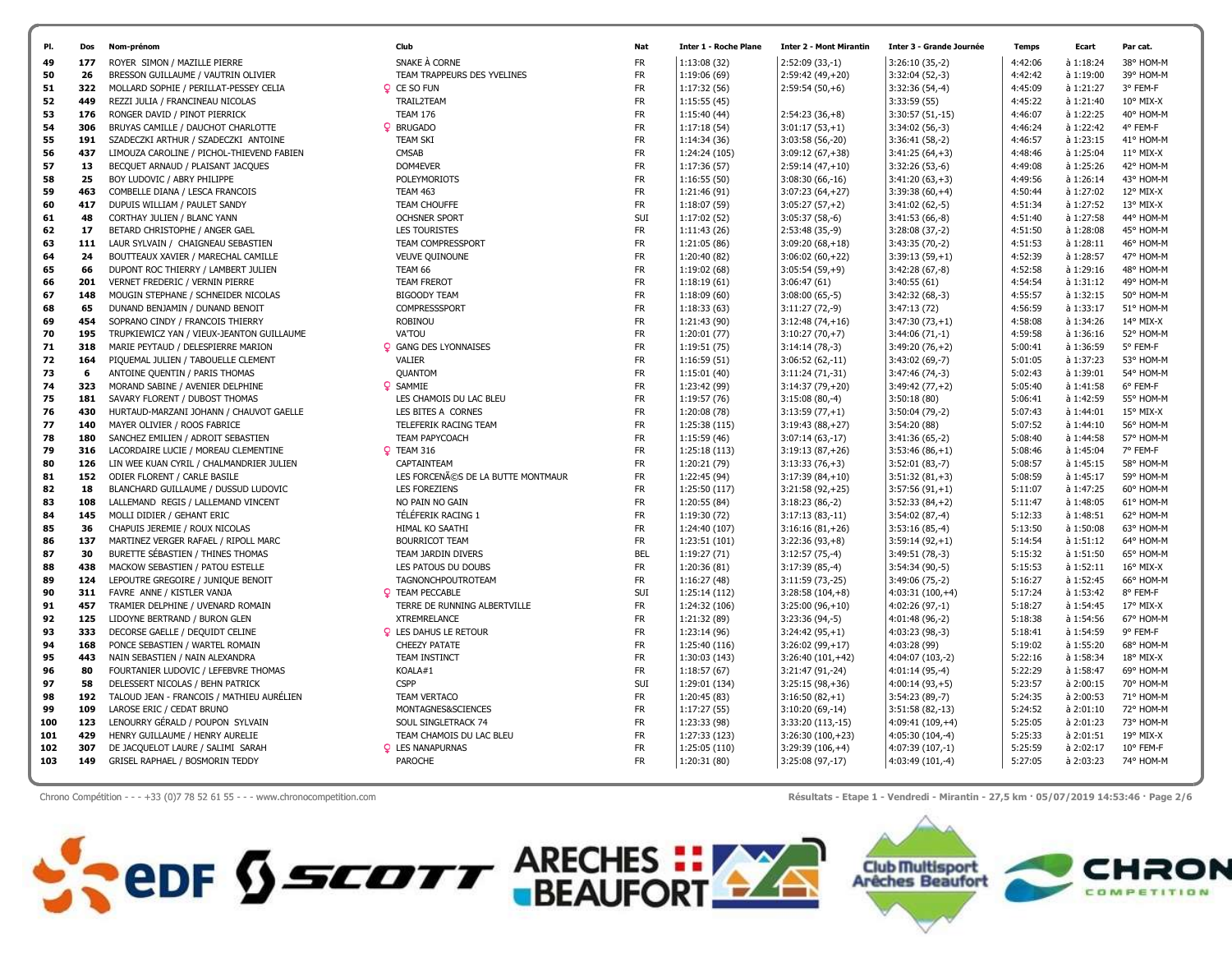| PI. | Dos                      | Nom-prénom                                      | Club                                  | Nat        | <b>Inter 1 - Roche Plane</b> | <b>Inter 2 - Mont Mirantin</b> | <b>Inter 3 - Grande Journée</b> | <b>Temps</b> | Ecart     | Par cat.         |
|-----|--------------------------|-------------------------------------------------|---------------------------------------|------------|------------------------------|--------------------------------|---------------------------------|--------------|-----------|------------------|
| 104 | 428                      | GROSS PIA / BIRKHOFER MARTIN                    | MAMMUT LOCAL HEROES                   | <b>ALL</b> | 1:25:34 (114)                | $3:27:39(102,+12)$             | 4:09:23 (108,-6)                | 5:27:28      | à 2:03:46 | 20° MIX-X        |
| 105 | 433                      | KABANOVA DIANA / PERIGNON VINCENT               | ATTAQUE DE PIERRE ROLAND              | <b>FR</b>  | 1:31:35 (155)                | $3:35:44(119,+36)$             | $4:11:21(112,+7)$               | 5:28:01      | à 2:04:19 | 21° MIX-X        |
| 106 | 110                      | LAROUX CHRISTOPHE / MALAVAL BENOIT              | MAX'AVENIR                            | FR.        | 1:24:21 (104)                | $3:29:07(105,-1)$              | $4:07:33(106,-1)$               | 5:28:19      | à 2:04:37 | 75° HOM-M        |
| 107 | 4                        | ALLEMAND FLAVIEN / CHAU BENJAMIN                | TEAM 4                                | <b>FR</b>  | 1:29:03 (135)                | $3:35:39(118,+17)$             | 4:12:24 (118)                   | 5:30:49      | à 2:07:07 | 76° HOM-M        |
| 108 | 150                      | NOBLET PHILIPPE / NOBLET THOMAS                 | LES FRANGINS ZINZINS                  | FR.        | 1:30:20 (146)                | $3:33:52(115,+31)$             | 4:12:20 (117,-2)                | 5:31:25      | à 2:07:43 | 77° HOM-M        |
| 109 | 422                      | FROSSARD VALENTINE / RAOUX GUILLAUME            | PERRAUDIN SPORTS                      | SUI        | 1:34:28 (180)                | $3:40:41(129,+51)$             | $4:17:26(124,+5)$               | 5:31:43      | à 2:08:01 | 22° MIX-X        |
| 110 | 450                      | RICHEZ MEGANE / NAUD ARTHUR                     | <b>LES OPOSSUMS</b>                   | <b>FR</b>  | 1:25:11(111)                 | 3:32:43 (111)                  | $4:12:01(114,-3)$               | 5:32:44      | à 2:09:02 | 23° MIX-X        |
| 111 | 134                      | MARTIN ARNAUD / MARTIN PHILIPPE                 | <b>LES MARTIN'S</b>                   | <b>FR</b>  | 1:27:22 (122)                | $3:33:14(112,+10)$             | $4:11:53(113,-1)$               | 5:33:15      | à 2:09:33 | 78° HOM-M        |
| 112 | 19                       | BLANCHEDEAU JEAN-CHARLES / SANSON ERIC          | ASA EN BALADE                         | <b>FR</b>  | 1:23:59 (102)                | 3:33:38 (114,-12)              | $4:12:14(116,-2)$               | 5:34:01      | à 2:10:19 | 79° HOM-M        |
| 113 | 170                      | PRIÉ DAVID / LEHERICEY BORIS                    | <b>BORIS ET DAV</b>                   | <b>FR</b>  | 1:27:17 (120)                | $3:35:34(117,+3)$              | 4:12:34 (120,-3)                | 5:34:12      | à 2:10:30 | 80° HOM-M        |
| 114 | 75                       | FAVENNEC ARTHUR / MIDOUCHE RAYAN                | TEAM 75                               | <b>FR</b>  | 1:36:18 (194)                | 3:38:02 (122,+72)              | 4:13:09 (122)                   | 5:34:37      | à 2:10:55 | 81° HOM-M        |
| 115 | $\overline{2}$           | ADAM DAVID / BOUTIN OLIVIER                     | <b>ATROPINE</b>                       | FR.        | 1:23:23 (97)                 | 3:30:57 (107,-10)              | $4:11:13(111,-4)$               | 5:35:40      | à 2:11:58 | 82° HOM-M        |
| 116 | 205                      | WINKIN PIERRE-YVES / WINKIN GUILLAUME           | <b>LES FRERO</b>                      | <b>BEL</b> | 1:19:11 (70)                 | 3:20:43 (89,-19)               | 4:03:55 (102,-13)               | 5:36:56      | à 2:13:14 | 83° HOM-M        |
| 117 | 136                      | MARTINEZ JULIEN / WAECHTER JULIEN               | TRAILERS DE LA ROSE - LES GARS        | FR.        | 1:34:13 (178)                | $3:45:40(136,+42)$             | $4:23:12(135,+1)$               | 5:37:46      | à 2:14:04 | 84° HOM-M        |
| 118 | 92                       | GRIEBEL JACKY / GRIEBEL THIBAUD                 | TEAM 92                               | FR.        | 1:31:04 (150)                | $3:40:00(126,+24)$             | $4:18:41(127,-1)$               | 5:37:54      | à 2:14:12 | 85° HOM-M        |
| 119 | 157                      | PERKINS HARRY / STANCU STEFAN                   | <b>LAST MINUTE</b>                    | UK/ROU     | 1:28:02 (129)                | $3:31:11(108,+21)$             | 4:10:33 (110,-2)                | 5:38:29      | à 2:14:47 | 86° HOM-M        |
| 120 | 194                      | TISSOT FLORIAN / ATTANE GREGOIRE                | LES BIDOCHON                          | FR.        | 1:24:17 (103)                | 3:28:29 (103)                  | 4:07:09 (105,-2)                | 5:39:22      | à 2:15:40 | 87° HOM-M        |
| 121 | 121                      | LEHOUX SAMUEL / MARMOLLE FRANK                  | TEAM GENERALE D'EPARGNE - TRIATHL'AIX | FR         | 1:32:28 (161)                | $3:42:26(131,+30)$             | $4:19:34(129,+2)$               | 5:39:54      | à 2:16:12 | 88° HOM-M        |
| 122 | 103                      | JOURDAN NICOLAS / FELIX MICHAEL                 | SAONE MONT D'OR NATURE                | FR.        | 1:18:39(65)                  | 3:21:12 (90,-25)               | $4:01:05(94,-4)$                | 5:40:06      | à 2:16:24 | 89° HOM-M        |
| 123 | $\overline{\phantom{a}}$ | ARNOULD SEBASTIEN / DEVEVEY JULIEN              | <b>LES TOURISTES</b>                  | <b>FR</b>  | 1:27:43 (125)                | $3:38:27(123,+2)$              | 4:18:12 (125,-2)                | 5:40:51      | à 2:17:09 | 90° HOM-M        |
| 124 | 414                      | CHAFFARD ROLAND / ESBRI CARINE                  | <b>SALEVE TRAIL</b>                   | FR.        | 1:32:23 (160)                | $3:45:29(134,+26)$             | $4:22:50(133,+1)$               | 5:41:52      | à 2:18:10 | 24° MIX-X        |
| 125 | 71                       | ESTHER NICOLAS / SERRA LIONEL                   | LIONEL ET NICO                        | FR.        | 1:21:01(85)                  | 3:32:37 (110,-25)              | $4:12:10(115,-5)$               | 5:42:22      | à 2:18:40 | 91° HOM-M        |
| 126 | 313                      | GUILLAME LUCIE / CANAL SANTAEULALIA MARIA       | <b>Q</b> LES TARENTRAILEUSES          | FR/ESP     | 1:36:00 (192)                | $3:47:18(139,+53)$             | 4:23:46 (139)                   | 5:42:50      | à 2:19:08 | 11° FEM-F        |
| 127 | 60                       | DEPO GUILLAUME / MOLINENGO STEPHANE             | <b>LES FALABRACS</b>                  | <b>FR</b>  | 1:34:06 (176)                | $3:40:37(128,+48)$             | $4:15:48(123,+5)$               | 5:43:43      | à 2:20:01 | 92° HOM-M        |
| 128 | 3                        | AEBY CORENTIN / RUBALLE SEBASTIEN               | LES VIEUX GARCONS                     | SUI/FR     | 1:28:47 (132)                | $3:39:45(125,+7)$              | 4:20:24 (130,-5)                | 5:44:23      | à 2:20:41 | 93° HOM-M        |
| 129 | 160                      | PETIOT-ROUZET ARNAUD / BROUE QUENTIN            | TENTE 64                              | <b>FR</b>  | 1:29:19 (137)                | $3:40:33(127,+10)$             | $4:18:47(128,-1)$               | 5:44:57      | à 2:21:15 | 94° HOM-M        |
| 130 | 419                      | FAYON SEBASTIEN / REMY MARION                   | VERDUNMEUSETRIATHLON                  | <b>FR</b>  | 1:32:11 (159)                | $3:46:32(137,+22)$             | 4:23:57 (140,-3)                | 5:45:03      | à 2:21:21 | 25° MIX-X        |
| 131 | 431                      | IZYLOWSKI BENJAMIN / BLANCHET ALICIA            | CA VA Y FAIRE                         | <b>FR</b>  | 1:32:37 (163)                | $3:37:26(121,+42)$             | 4:18:19 (126,-5)                | 5:46:08      | à 2:22:26 | $26^\circ$ MIX-X |
| 132 | 193                      | THORET SIMON / VALEANU OLIVIER                  | SIMON ET PUMBA                        | <b>FR</b>  | 1:22:52 (95)                 | 3:32:20 (109,-14)              | 4:13:04 (121,-12)               | 5:46:35      | à 2:22:53 | 95° HOM-M        |
| 133 | 174                      | RAMADE SÉBASTIEN / SOFFRITTI DAVID              | <b>TEAM 174</b>                       | <b>FR</b>  | 1:31:31 (154)                | $3:41:29(130,+24)$             | 4:21:40 (131,-1)                | 5:48:04      | à 2:24:22 | 96° HOM-M        |
| 134 | 118                      | LECERF LAURENT / THEVENIOT PETER                | MERIBEL SPORT MONTAGNE                | FR.        | 1:32:33 (162)                | $3:47:46(141,+21)$             | $4:23:36(137,+4)$               | 5:48:38      | à 2:24:56 | 97° HOM-M        |
| 135 | 439                      | MARTHINET ANTHONY / CATTAUD SANDRA              | TEAM MICH-MICH                        | FR.        | 1:29:45 (140)                | $3:46:53(138,+2)$              | 4:26:18 (141,-3)                | 5:52:05      | à 2:28:23 | 27° MIX-X        |
| 136 | 90                       | <b>GLENAT YANNICK / DIAZ JOEL</b>               | SEMITAG                               | <b>FR</b>  | 1:34:24 (179)                | $3:55:36(156,+23)$             | $4:35:04(153,+3)$               | 5:54:10      | à 2:30:28 | 98° HOM-M        |
| 137 | 456                      | TOURNIER FABIEN / CARTIER MARION                | <b>TEAM PICHON</b>                    | FR.        | 1:37:32 (203)                | 4:02:31 (167,+36)              | $4:37:17(162,+5)$               | 5:54:47      | à 2:31:05 | 28° MIX-X        |
| 138 | 8                        | ARTETA BANOS ARITZ / ARTETA ABAIGAR JESUS MARIA | <b>TALABARTE TALDEA</b>               | <b>ESP</b> | 1:35:53 (191)                | $3:54:02(153,+38)$             | $4:35:10(154,-1)$               | 5:56:11      | à 2:32:29 | 99° HOM-M        |
| 139 | 405                      | BIECHY XAVIER / FREUDENREICH SANDRINE           | COLMAR TRAIL AVENTURE                 | <b>FR</b>  | 1:31:15 (151)                | $3:45:33(135,+16)$             | $4:23:18(136,-1)$               | 5:56:33      | à 2:32:51 | 29° MIX-X        |
| 140 | 102                      | JBILOU MAROUANE / BRANSIECQ THOMAS              | SUICIDE SQUAD                         | MAR/FR     | 1:18:26(62)                  | 3:36:13 (120,-58)              | 4:21:57 (132,-12)               | 5:56:51      | à 2:33:09 | 100° HOM-M       |
| 141 | 458                      | TROLONG-BAILLY GUILLAUME / CROZE AURELIE        | MARTHOD LOVER'S                       | FR.        | 1:32:07 (158)                | $3:52:10(147,+11)$             | $4:30:21(142,+5)$               | 5:57:11      | à 2:33:29 | 30° MIX-X        |
| 142 | $\mathbf{1}$             | ABRY DAVID / HOUOT NICOLAS                      | <b>LES DIJONNAIS</b>                  | FR.        | 1:33:49 (173)                | $3:56:32(158,+15)$             | $4:36:11(160,-2)$               | 5:57:26      | à 2:33:44 | 101° HOM-M       |
| 143 | 465                      | TOUSSAINT STEPHANE / MEACHEN RAPHAELE           | LES Z'OVERTHETOP                      | FR.        | 1:29:54 (141)                | $3:44:01(132,+9)$              | 4:23:39 (138,-6)                | 5:57:39      | à 2:33:57 | 31° MIX-X        |
| 144 | 32                       | CACHOT LIONEL / MÉRIEUX PHILIPPE                | TEAM 32                               | <b>FR</b>  | 1:29:15 (136)                | 3:53:50 (152,-16)              | 4:34:58 (152)                   | 5:58:47      | à 2:35:05 | 102° HOM-M       |
| 145 | 141                      | MAZEL ETIENNE / RANVIAL RÉMY                    | <b>TEAM 141</b>                       | <b>FR</b>  | 1:27:19 (121)                | 3:53:46 (151,-30)              | 4:36:01 (157,-6)                | 5:59:36      | à 2:35:54 | 103° HOM-M       |
| 146 | 89                       | GIOVANNACCI ARNAUD / PAQUET NICOLAS             | LES PAILLASSOU                        | FR.        | 1:35:15 (186)                | $3:55:44(157,+29)$             | $4:35:40(156,+1)$               | 6:00:06      | à 2:36:24 | 104° HOM-M       |
| 147 | 426                      | GIFFARD-CARLET GRÉGORY / BOURGEON KARINE        | LES TOM                               | <b>FR</b>  | 1:36:21 (195)                | $3:57:18(159,+36)$             | $4:36:20(161,-2)$               | 6:00:43      | à 2:37:01 | 32° MIX-X        |
| 148 | 308                      | DIZ GRANA KARINE / BROCHIER KARINE              | $Q$ DSN74                             | <b>FR</b>  | 1:30:52 (148)                | $3:55:11(154,-6)$              | $4:35:19(155,-1)$               | 6:00:52      | à 2:37:10 | 12° FEM-F        |
| 149 | 105                      | KRIEGER THIBAUT / SCHLOSSER FRANK               | <b>ALSAKOPF</b>                       | <b>FR</b>  | 1:32:53 (164)                | $3:53:04(149,+15)$             | $4:34:54(151,-2)$               | 6:01:06      | à 2:37:24 | 105° HOM-M       |
| 150 | 38                       | CHARROIN VINCENT / DODANE OLIVIER               | AAA LYON                              | FR         | 1:22:06 (93)                 | 3:39:06 (124,-31)              | 4:23:06 (134,-10)               | 6:02:18      | à 2:38:36 | 106° HOM-M       |
| 151 | 53                       | DARNET CAMILLE / GRANGE PIERRE                  | PIERRE ET CAMILLE                     | <b>FR</b>  | 1:33:16 (169)                | 4:03:23 (171,-2)               | $4:40:42(166,+5)$               | 6:02:31      | à 2:38:49 | 107° HOM-M       |
| 152 | 167                      | POLLIEN CHRISTIAN / PAGNIEZ JEROME              | AVORIAZ                               | FR.        | 1:40:34 (226)                | $4:09:28(183,+43)$             | $4:46:01(176,+7)$               | 6:04:28      | à 2:40:46 | 108° HOM-M       |
| 153 | 9                        | BAI NICOLAS / BAI JÉROME                        | LA FACE B                             | FR.        | 1:25:01 (109)                | 3:45:25 (133,-24)              | 4:34:19 (147,-14)               | 6:05:38      | à 2:41:56 | 109° HOM-M       |
| 154 | 46                       | COMAS PHILIPPE / COMAS BRUNO                    | BETES DE TRAIL                        | FR.        | 1:26:46 (118)                | 3:51:56 (146,-28)              | 4:34:47 (150,-4)                | 6:05:54      | à 2:42:12 | 110° HOM-M       |
| 155 | 198                      | VAROQUI ARNAUD / LAUER FABRICE                  | <b>LES FRITES</b>                     | <b>FR</b>  | 1:27:51 (127)                | 3:47:44 (140,-13)              | 4:30:45 (144,-4)                | 6:06:05      | à 2:42:23 | 111° HOM-M       |
| 156 | 301                      | ABRASSART JUDITH / ASSADI VERONIQUE             | <b>Q</b> RUNNING CONSEIL GIRL         | FR.        | 1:32:05 (157)                | 4:02:06 (164,-7)               | 4:42:14 (168,-4)                | 6:06:51      | à 2:43:09 | 13° FEM-F        |
| 157 | 303                      | BARJHOUX VICTOIRE / CHASSANY MARINA             | <b>Q</b> CHAMOISES D'OR               | <b>FR</b>  | 1:30:12 (144)                | 4:01:11 (162,-18)              | 4:41:19 (167,-5)                | 6:07:23      | à 2:43:41 | 14° FEM-F        |
| 158 | 441                      | MORIN DENIS / BERTRAND AURELIE                  | <b>LES NARBONNAIS</b>                 | <b>FR</b>  | 1:33:10 (168)                | $4:01:19(163,+5)$              | 4:40:24 (165,-2)                | 6:07:50      | à 2:44:08 | 33° MIX-X        |

Chrono Compétition - - - +33 (0)7 78 52 61 55 - - - www.chronocompetition.com **American Computition.com** and the state of the state of the state of the state of the state of the state of the state of the state of the state

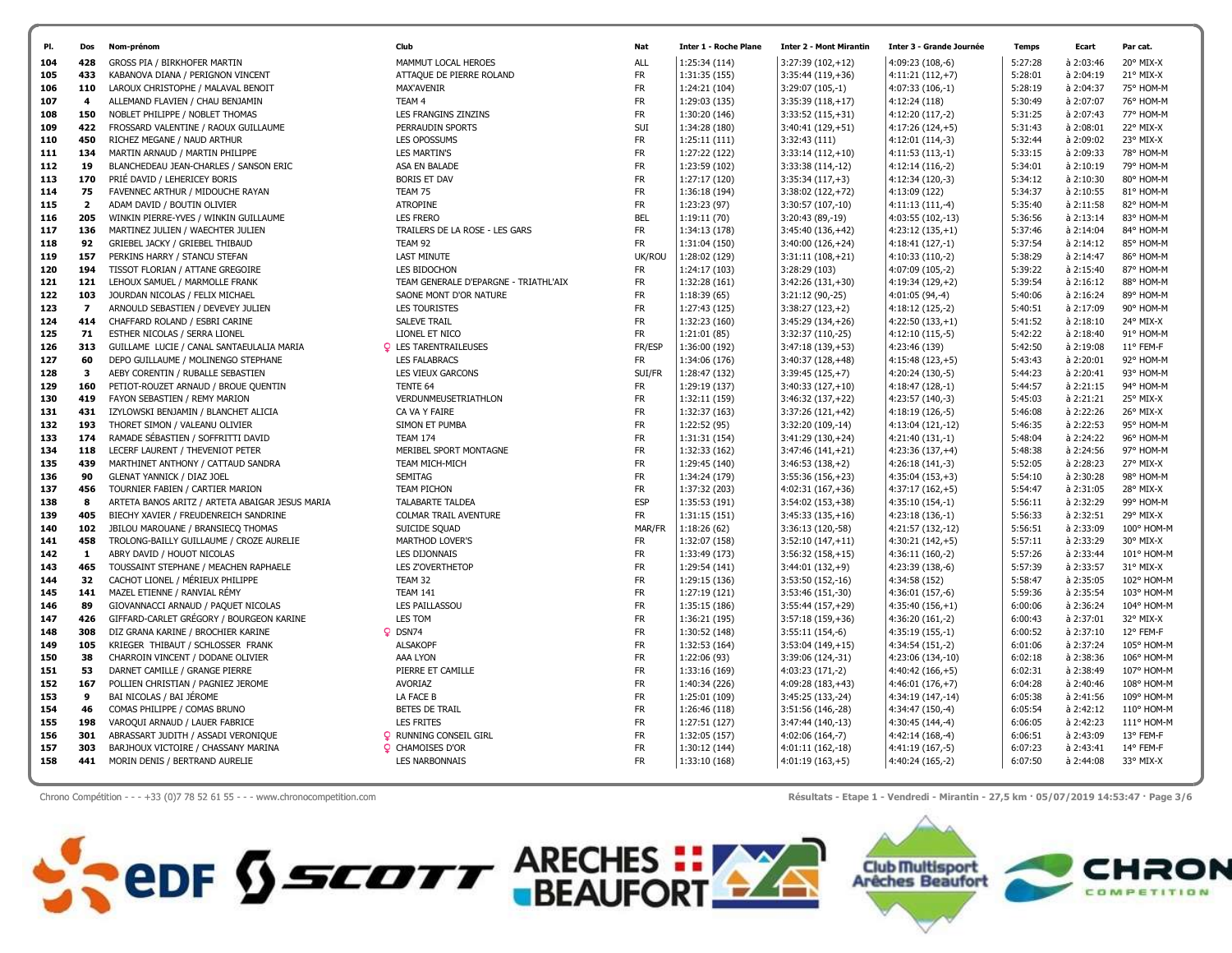| PI         | Dos        | Nom-prénom                                                            | Club                                  | Nat                    | <b>Inter 1 - Roche Plane</b>   | <b>Inter 2 - Mont Mirantin</b>         | Inter 3 - Grande Journée              | <b>Temps</b>       | Ecart                  | Par cat.               |
|------------|------------|-----------------------------------------------------------------------|---------------------------------------|------------------------|--------------------------------|----------------------------------------|---------------------------------------|--------------------|------------------------|------------------------|
| 159        | 5          | ANTHOINE PASCAL / ANTHOINE DENIS                                      | LES GARS DE LA YAUTE                  | <b>FR</b>              | 1:37:52 (206)                  | 4:07:36 (179,+27)                      | $4:46:32(177,+2)$                     | 6:08:28            | à 2:44:46              | 112° HOM-M             |
| 160        | 142        | MEUILLET SACHA / MEUILLET EMMANUEL                                    | <b>KOLEOS</b>                         | FR.                    | 1:27:40 (124)                  | 3:49:47 (143,-19)                      | 4:32:07 (145,-2)                      | 6:09:42            | à 2:46:00              | 113° HOM-M             |
| 161        | 189        | STORA OLIVIER / LEVY CHRISTOPHE                                       | <b>ASPHALTE 94</b>                    | FR.                    | 1:31:01 (149)                  | 4:08:23 (181,-32)                      | 4:47:48 (183,-2)                      | 6:09:51            | à 2:46:09              | 114° HOM-M             |
| 162        | 70         | EMPEYTA MATHIEU / FALIU SÉBASTIEN                                     | <b>SMON TEAM</b>                      | <b>FR</b>              | 1:27:13 (119)                  | 4:02:58 (169,-50)                      | 4:43:36 (171,-2)                      | 6:09:57            | à 2:46:15              | 115° HOM-M             |
| 163        | 208        | DHOUTAUD JOHAN / BATICLE QUENTIN                                      | <b>TEAM 208</b>                       | <b>FRA</b>             | 1:29:40 (139)                  | 3:55:30 (155,-16)                      | 4:36:08 (159,-4)                      | 6:10:21            | à 2:46:39              | 116° HOM-M             |
| 164        | 175        | ROGEZ ANTOINE / KAI GUENTHER                                          | <b>BFACTOR</b>                        | FR/USA                 | 1:30:17 (145)                  | $3:52:22(148,-3)$                      | 4:34:35 (149,-1)                      | 6:10:41            | à 2:46:59              | 117° HOM-M             |
| 165        | 35         | CHAMBEFORT DAVID / GOURMELON RONAN                                    | <b>LES BUGISTES</b>                   | <b>FR</b>              | 1:38:54 (214)                  | $4:15:12(187,+27)$                     | 4:51:04 (189,-2)                      | 6:10:52            | à 2:47:10              | 118° HOM-M             |
| 166        | 411        | CAMBASSEDES NADEGE / CAMBASSÉDÉS THOMAS                               | ABOX                                  | <b>FR</b>              | 1:33:35 (170)                  | 4:03:19 (170)                          | $4:42:27(169,+1)$                     | 6:11:01            | à 2:47:19              | 34° MIX-X              |
| 167        | 418        | FAVRE LISE / DUCRET SEBASTIEN                                         | JEAN D'EN HAUT                        | <b>FR</b>              | 1:37:29 (202)                  | $4:03:55(172,+30)$                     | 4:45:35 (174,-2)                      | 6:11:20            | à 2:47:38              | 35° MIX-X              |
| 168        | 203        | VISENTIN STÉPHANE / LIDEC OLIVIER                                     | <b>CHEFUNEMOUSSE</b>                  | <b>FR</b>              | 1:27:48 (126)                  | 3:49:15 (142,-16)                      | 4:30:26 (143,-1)                      | 6:12:05            | à 2:48:23              | 119° HOM-M             |
| 169        | 185        | SOLDAVINI JAMES / CARBONI STÉPHANE                                    | LES NINI'S                            | <b>FR</b>              | 1:34:58 (184)                  |                                        | 4:48:31 (185)                         | 6:12:27            | à 2:48:45              | 120° HOM-M             |
| 170        | 163        | PINATON FRÉDÉRIC / ASSADI MALICK                                      | RUNNING CONSEIL DIJON                 | FR.                    | 1:28:41 (131)                  | 3:50:02 (144,-13)                      | 4:34:25 (148,-4)                      | 6:12:47            | à 2:49:05              | 121° HOM-M             |
| 171        | 79         | FOURCADE ALEXANDRE / RANISE FRANCOIS                                  | ALPIN TRAIL - CAF MARSEILLE PROVENCE  | <b>FR</b>              | 1:23:45 (100)                  | 4:00:20 (161,-61)                      | 4:39:49 (163,-2)                      | 6:12:47            | à 2:49:05              | 122° HOM-M             |
| 172        | 40         | CHEVALLET SIMON / DECORZENT LAURENT                                   | <b>BREVON</b>                         | <b>FR</b>              | 1:29:24 (138)                  | 4:02:18 (166,-28)                      | 4:42:33 (170,-4)                      | 6:13:33            | à 2:49:51              | 123° HOM-M             |
| 173        | 320        | MARTINEZ HELENE / PERELROIZEN ANNA                                    | <b>Q</b> LES CAROTTES SONT CUITES     | <b>FR</b>              | 1:31:42 (156)                  | 4:02:41 (168,-12)                      | 4:43:43 (172,-4)                      | 6:13:40            | à 2:49:58              | 15° FEM-F              |
| 174        | 104        | KERBELLEC STEPHANE / FOLLO ANTHONY                                    | STEF-NICO                             | <b>FR</b>              | 1:33:42 (171)                  | 4:14:53 (186,-15)                      | 4:52:46 (192,-6)                      | 6:14:28            | à 2:50:46              | 124° HOM-M             |
| 175        | 409        | BOUTSERIN KEVIN / JOLY MARION                                         | LES DAL BATH POWER                    | <b>FR</b>              | 1:36:48 (197)                  | $4:07:11(177,+20)$                     | $4:45:58(175,+2)$                     | 6:14:36            | à 2:50:54              | 36° MIX-X              |
| 176        | 93         | GUILLAUME THIBAUT / ABITBOL BAPTISTE                                  | LES FUGITIFS                          | <b>FR</b>              | 1:31:24 (153)                  | 4:02:12 (165,-12)                      | 4:44:26 (173,-8)                      | 6:14:41            | à 2:50:59              | 125° HOM-M             |
| 177        | 67         | DUPUIS MAXIME / ZELY JÉRÉMY                                           | J & M                                 | <b>FR</b>              | 1:33:44 (172)                  | $3:59:06(160,+12)$                     | 4:39:56 (164,-4)                      | 6:15:21            | à 2:51:39              | 126° HOM-M             |
| 178        | 62         | DEVUN MATTHIEU / SABY GUILLAUME                                       | VARIÉTÉ FRANCAISE                     | <b>FR</b>              | 1:35:44 (189)                  |                                        | 4:46:54 (179)                         | 6:15:22            | à 2:51:40              | 127° HOM-M             |
| 179        | 445        | PEDROLETTI GENEVIEVE / VIVIER DAMIEN                                  | LYONS DE LA GUILL                     | <b>FR</b>              | 1:34:29 (181)                  | $4:06:46(175,+6)$                      | 4:47:19 (180,-5)                      | 6:15:42            | à 2:52:00              | 37° MIX-X              |
| 180        | 178        | SALANON FLORIAN / BRUN GERARD                                         | <b>BONNETTE TENIBRE</b>               | <b>FR</b>              | 1:24:51 (108)                  | 3:51:22 (145,-37)                      | $4:33:15(146,-1)$                     | 6:15:55            | à 2:52:13              | 128° HOM-M             |
| 181        | 37         | CHARREYRE THIBAUT / MORNAND HUGO                                      | LE CHAUVE LE CHEVELU ET LE TRUAND     | <b>FR</b>              | 1:38:48 (212)                  |                                        | 4:52:41 (191)                         | 6:16:00            | à 2:52:18              | 129° HOM-M             |
| 182        | 455        | STRAUVEN MARTIN / COMPÉRE CAMILLE                                     | JARDIN DIVERS MIXTE                   | <b>BEL</b>             | 1:43:39 (245)                  | $4:17:24(191,+54)$                     | 4:54:17 (194,-3)                      | 6:17:23            | à 2:53:41              | 38° MIX-X              |
| 183        | 410        | BROGNIART STEPHANE / GÉHIN EMILIE                                     | CANARD                                | <b>FR</b>              | 1:34:03 (175)                  | 4:08:07 (180,-5)                       | 4:47:32 (182,-2)                      | 6:18:18            | à 2:54:36              | 39° MIX-X              |
| 184        | 144        | MICHEL PIERRE / EUSTAQUIO PHILIPPE                                    | SMA-CD'ENFER                          | <b>FR</b>              | 1:36:16 (193)                  | $4:15:58(188,+5)$                      | 4:54:02 (193,-5)                      | 6:20:25            | à 2:56:43              | 130° HOM-M             |
| 185        | 459        | TYRODE ANTHONY / BELOT SABRINA                                        | <b>TEAM 459</b>                       | FR.                    | 1:35:39 (188)                  | $4:11:07(184,+4)$                      | 4:50:59 (188,-4)                      | 6:21:19            | à 2:57:37              | 40° MIX-X              |
| 186        | 432        | JOUANEN FRANCOIS / GILLET MORGANE                                     | <b>RASTA ROCKETT</b>                  | <b>FR</b>              | 1:40:10 (221)                  | $4:17:15(190,+31)$                     | 4:57:11 (196,-6)                      | 6:22:27            | à 2:58:45              | 41° MIX-X              |
| 187        | 78         | FORIO FREDERIC / BUROU NORBERT                                        | <b>LES PYRENEENS</b>                  | <b>FR</b>              | 1:32:53 (165)                  | 4:09:19 (182,-17)                      | 4:49:03 (187,-5)                      | 6:22:46            | à 2:59:04              | 131° HOM-M             |
| 188        | 424        | GAUSSET OLIVIER / ROZENBERG SANDRINE                                  | <b>CEPAL</b>                          | <b>BEL</b>             | 1:28:20 (130)                  | 3:53:43 (150,-20)                      | 4:36:06 (158,-8)                      | 6:24:30            | à 3:00:48              | 42° MIX-X              |
| 189        | 169        | PRAT THEO / BANCEL PIERRICK                                           | LA BADOUILL'                          | FR.                    | 1:35:45 (190)                  | $4:14:48(185,+5)$                      | 4:52:14 (190,-5)                      | 6:26:39            | à 3:02:57              | 132° HOM-M             |
| 190        | 88         | GILLET EMMANUEL / GILLET THIBAUT                                      | VINALMONT RUNNING FRIENDS             | <b>BEL</b>             | 1:29:59 (142)                  | 4:07:01 (176,-34)                      | 4:48:40 (186,-10)                     | 6:27:11            | à 3:03:29              | 133° HOM-M             |
| 191        | 403        | BEYNET DAVID / NICOLLET JULIE                                         | <b>TEAM 403</b>                       | <b>FR</b>              | 1:35:36 (187)                  | 4:24:30 (204,-17)                      | $5:03:23(203,+1)$                     | 6:27:51            | à 3:04:09              | 43° MIX-X              |
| 192        | 200        | VERDIER PIERRE / JOURJON ANTOINE                                      | JE COURS POUR ACTE                    | <b>FR</b>              | 1:40:46 (228)                  | $4:23:55(202,+26)$                     | 5:04:04 (205,-3)                      | 6:27:59            | $a$ 3:04:17            | 134° HOM-M             |
| 193        | 106        | LABORDE-LOUSTAU XAVIER / LEBREQUER MARC                               | VERINS HYDRAULIQUES                   | FR.                    | 1:33:05 (167)                  | 4:07:27 (178,-11)                      | 4:47:25 (181,-3)                      | 6:28:46            | à 3:05:04              | 135° HOM-M             |
| 194        | 444        | OLLER XENIA / ASENSIO ORIOL                                           | <b>EQUILIBRISTES</b>                  | <b>RSA/ESP</b>         | 1:40:22 (224)                  | 4:22:40 (200,+24)                      | 5:05:22 (208,-8)                      | 6:31:04            | à 3:07:22              | 44° MIX-X              |
| 195        | 413        | CASTAGNÉ YANN / DUBOIS LYNE                                           | TEAM NEUCHAVENTURE                    | <b>FR</b>              | 1:38:51 (213)                  | 4:19:33 (194,+19)                      | 4:58:33 (197,-3)                      | 6:31:15            | à 3:07:33              | 45° MIX-X              |
| 196        | 97         | HIRIBARREN FABRICE / PIRON YAN                                        | <b>LAGUNAK</b>                        | FR.                    | 1:41:03 (230)                  | 4:19:58 (196,+34)                      | 5:01:01 (200,-4)                      | 6:31:38            | à 3:07:56              | 136° HOM-M             |
| 197        | 117        | LE GALL ARNAUD / BEAUMONT TRISTAN                                     | <b>GILBERT SPORT</b>                  | <b>FR</b>              | 1:41:09 (231)                  | $4:25:26(206,+25)$                     | $5:06:31(210,-4)$                     | 6:34:11            | à 3:10:29              | 137° HOM-M             |
| 198        | 27         | BROUWERS MICHAEL / FRANCOIS JORDAN                                    | DUMB & DUMBER                         | <b>BEL</b>             | 1:31:17 (152)                  | 4:04:54 (173,-21)                      | 4:46:41 (178,-5)                      | 6:35:14            | à 3:11:32              | 138° HOM-M             |
| 199        | 107        | LAFFAY VINCENT / VOLCK JEROME                                         | <b>DESBOSSESETDESBULLES</b>           | <b>FR</b>              | 1:34:08 (177)                  | $4:06:42(174,+3)$                      | 4:48:26 (184,-10)                     | 6:36:05            | à 3:12:23              | 139° HOM-M             |
| 200        | 305        | BOURDUGE BENEDICTE / MARTINEZ CELIA                                   | <b>Q</b> LES VOLCANIQUES              | <b>FR</b>              | 1:37:46 (205)                  | 4:19:20 (193,+12)                      | 5:01:58 (201,-8)                      | 6:36:08            | à 3:12:26              | 16° FEM-F              |
| 201        | 86         | GILLARD CLAUDE / TAUNAY FRANCK                                        | A2-C-MIEUX                            | <b>FR</b>              | 1:38:07 (208)                  | $4:24:55(205,+3)$                      | 5:07:06 (211,-6)                      | 6:37:09            | à 3:13:27              | 140° HOM-M             |
| 202        | 56         | DE BACKER SERGE / DE BACKER GUY                                       | <b>KEEP COOL</b>                      | <b>RSA/BEL</b>         | 1:33:02 (166)                  |                                        | 4:56:49 (195)                         | 6:38:48            | à 3:15:06              | 141° HOM-M             |
| 203        | 206        | RIOCHE FABIEN / PALEYRON FRANCK                                       | <b>LES MORILLES</b>                   | <b>FRA</b>             | 1:36:54 (198)                  | 4:21:07 (197,+1)                       | 5:03:56 (204,-7)                      | 6:39:22            | à 3:15:40              | 142° HOM-M             |
| 204        | 59         | DEMAZEAU GILLES / BIER DAVID                                          | <b>LES HYBRIDES</b>                   | <b>FR</b>              | 1:37:59 (207)                  | $4:24:07(203,+4)$                      | 5:07:20 (212,-9)                      | 6:43:34            | à 3:19:52              | 143° HOM-M             |
| 205        | 127        | LLORENC VILA CLADERA / MARTIN ABEL FEMENIAS VERD                      | SECCIO DE MUNTANYA DEL CLUB POLLENÃSA | <b>ESP</b>             | 1:44:30 (251)                  | $4:34:11(216,+35)$                     | 5:12:51 (217,-1)                      | 6:43:43            | à 3:20:01              | 144° HOM-M             |
| 206        | 91         | GRAU PAREDES JORGE JUAN / NADAL MASSANET ONOFRE                       | MALALTS DE TURMELL                    | <b>ESP</b>             | 1:43:47 (247)                  | 4:33:30 (215,+32)                      | $5:11:28(216,-1)$                     | 6:43:43            | à 3:20:01              | 145° HOM-M             |
| 207        | 45         | COLOME HERNA□NDEZ FRANCESC / MORERA MUSULL MARC                       | HIPRA'S TRAIL TEAM                    | <b>ESP</b>             | 1:39:00 (215)                  | $4:21:32(198,+17)$                     | 5:04:19 (206,-8)                      | 6:43:46            | à 3:20:04              | 146° HOM-M             |
| 208        | 166<br>310 | PITTIE JEAN-PHILIPPE / HOREAU PIERRE                                  | INTO THE WILD                         | <b>FR</b><br><b>FR</b> | 1:34:55 (183)                  | 4:17:34 (192,-9)                       | 5:02:55 (202,-10)                     | 6:44:25            | à 3:20:43              | 147° HOM-M             |
| 209        | 423        | DUTT HELENE / MEYER JUSTINE                                           | P DENIVELE + SAVERNE<br><b>MJB</b>    | <b>FR</b>              | 1:37:10 (200)                  | $4:21:54(199,+1)$                      | 5:05:00 (207,-8)                      | 6:44:36<br>6:45:30 | à 3:20:54<br>à 3:21:48 | 17° FEM-F<br>46° MIX-X |
| 210<br>211 | 464        | FUHRMANN MARION / PUEL JEAN-BAPTISTE<br>LOZANO ADAN / VIRGILIO AUDREY | TEAM 464                              | SUI                    | 1:30:47 (147)<br>1:39:59 (220) | 4:17:01 (189,-42)<br>$4:34:16(218,+2)$ | 5:00:05 (198,-9)<br>$5:15:36(219,-1)$ | 6:46:01            | à 3:22:19              | 47° MIX-X              |
| 212        | 15         | BERGAR DOMINIQUE / MERMOZ THIERRY                                     | <b>CHARPENTE PIERROZ</b>              | <b>FR</b>              | 1:36:58 (199)                  | $4:19:39(195,+4)$                      | 5:00:51 (199,-4)                      | 6:47:55            | à 3:24:13              | 148° HOM-M             |
| 213        | 23         | BOUILLY-GERONIMI MAXIME / FOHRER THOMAS                               | TEAM 23                               | <b>FR</b>              | 1:40:28 (225)                  | $4:26:41(207,+18)$                     | 5:09:46 (213,-6)                      | 6:47:59            | à 3:24:17              | 149° HOM-M             |
|            |            |                                                                       |                                       |                        |                                |                                        |                                       |                    |                        |                        |

Chrono Compétition - - - +33 (0)7 78 52 61 55 - - - www.chronocompetition.com **And Frontin - 27,5 km · 05/07/2019 14:53:48 · Page 4/6** 

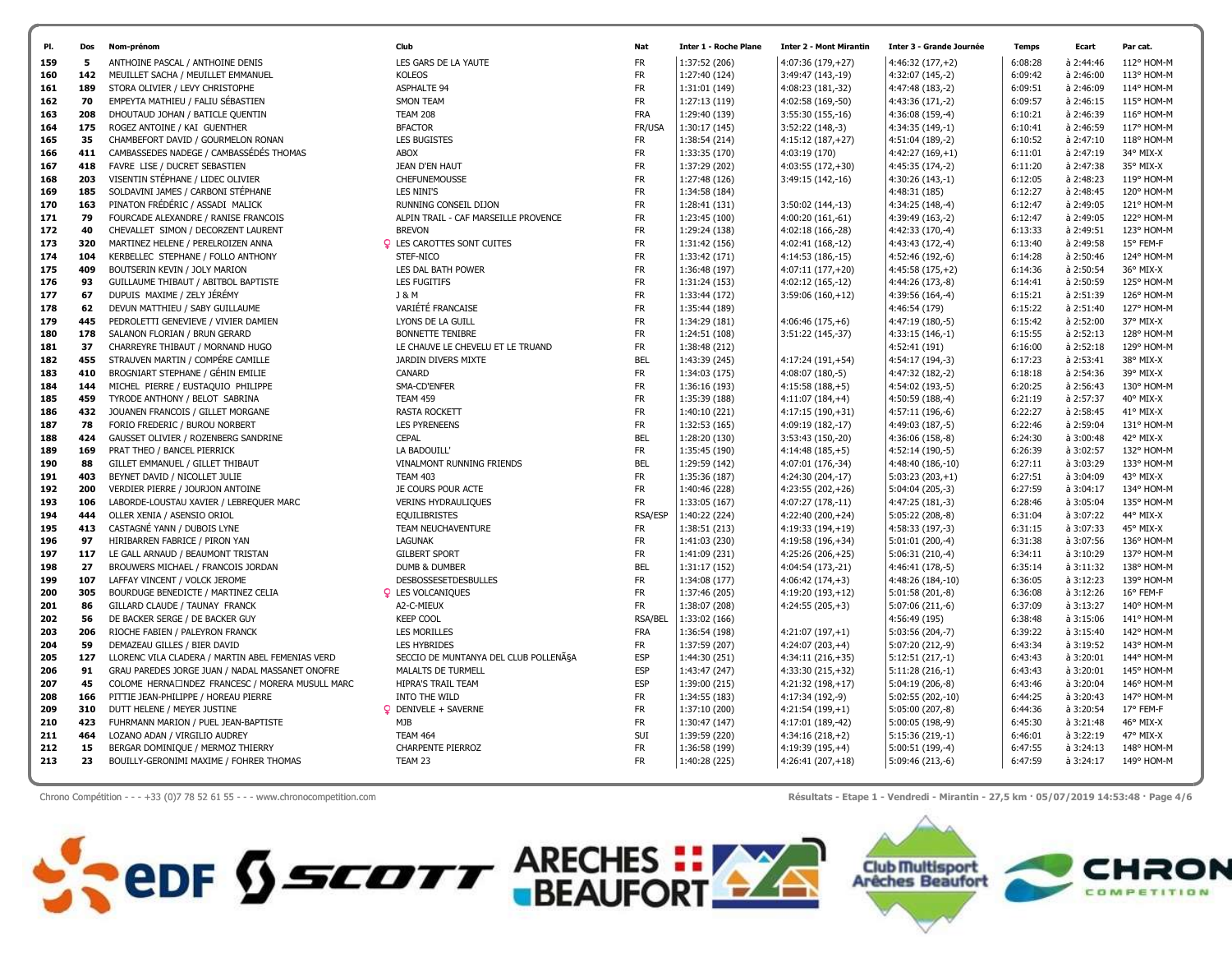|     | Dos | Nom-prénom                                    | Club                              | Nat        | <b>Inter 1 - Roche Plane</b> | <b>Inter 2 - Mont Mirantin</b> | <b>Inter 3 - Grande Journée</b> | <b>Temps</b> | Ecart       | Par cat.   |
|-----|-----|-----------------------------------------------|-----------------------------------|------------|------------------------------|--------------------------------|---------------------------------|--------------|-------------|------------|
| 214 | 133 | MARRO BRUNO / KERNEN THOMAS                   | <b>TEAM 133</b>                   | SUI        | 1:43:33 (244)                | 4:34:20 (219,+25)              | $5:16:11(222,-3)$               | 6:49:16      | à 3:25:34   | 150° HOM-M |
| 215 | 187 | CAILLET JASON / REYDELLET FRANCOIS            | <b>GAB'HITCH TRAIL</b>            | <b>FR</b>  | 1:39:04 (216)                | $4:28:48(208,+8)$              | $5:11:06(214,-6)$               | 6:50:04      | à 3:26:22   | 151° HOM-M |
| 216 | 10  | BAUD GILBERT / DERUAZ EMMANUEL                | <b>ARDENT SPORT</b>               | <b>FR</b>  | 1:42:40 (239)                | $4:34:23(220,+19)$             | $5:17:33(224,-4)$               | 6:50:26      | à 3:26:44   | 152° HOM-M |
| 217 | 440 | MICHENET FLORIAN / ONDARTS MARYSE             | OÔBSN / GURE AMETSA               | <b>FR</b>  | 1:45:07 (254)                | 4:40:11 (233,+21)              | 5:24:25 (235,-2)                | 6:51:59      | à 3:28:17   | 48° MIX-X  |
| 218 | 172 | PUECH NICOLAS / SEVENE JÉROME                 | <b>TEAM GDZ</b>                   | <b>FR</b>  | 1:40:14 (222)                | 4:38:29 (229,-7)               | 5:21:46 (231,-2)                | 6:52:20      | à 3:28:38   | 153° HOM-M |
| 219 | 466 | THIEBAUD LISA / BOULOT SEBASTIEN              | <b>TEAM 466</b>                   | <b>FR</b>  | 1:38:43 (211)                | $4:31:10(212,-1)$              | 5:15:59 (220,-8)                | 6:54:02      | à 3:30:20   | 49° MIX-X  |
| 220 | 408 | BOURDIER THOMAS / CHANEAC CELIE               | <b>BOURDEAC</b>                   | <b>FR</b>  | 1:45:56 (259)                | 4:34:13 (217,+42)              | $5:16:17(223,-6)$               | 6:54:21      | à 3:30:39   | 50° MIX-X  |
| 221 | 21  | BONNETAIN CEDRIC / HORN PATRICK               | #FOUSTBASKETS                     | <b>FR</b>  | 1:40:18 (223)                | $4:23:49(201,+22)$             | 5:05:29 (209,-8)                | 6:56:24      | à 3:32:42   | 154° HOM-M |
| 222 | 54  | DAUBOURG RODOLPHE / DUQUESNE LAURENT          | POURVU QUE CA PIQUE               | <b>FR</b>  | 1:45:41 (257)                | $4:39:02(231,+26)$             | 5:22:06 (233,-2)                | 6:56:33      | à 3:32:51   | 155° HOM-M |
| 223 | 112 | LAURENS GILLES / GUICHE MICHEL                | LES PAPIS DU PIC ST LOUP          | <b>FR</b>  | 1:47:05 (266)                | $4:36:12(225,+41)$             | 5:19:43 (229,-4)                | 6:57:02      | à 3:33:20   | 156° HOM-M |
| 224 | 83  | GALBAN STEPHANE / FRESSOZ LIONEL              | LES TRAILERS DE LA CHAMBOTTE      | <b>FR</b>  | 1:42:22 (236)                | $4:38:14(228,+8)$              | 5:21:54 (232,-4)                | 6:57:13      | à 3:33:31   | 157° HOM-M |
| 225 | 402 | BASTRENTA DAMIEN / BASTRENTA STEPHANIE        | <b>LES BASS</b>                   | <b>FR</b>  | 1:40:42 (227)                | $4:35:24(223,+4)$              | 5:19:38 (228,-5)                | 6:58:11      | à 3:34:29   | 51° MIX-X  |
| 226 | 327 | SACHE KAREN / DARRAGON HELENE                 | P TEAM 327                        | <b>FR</b>  | 1:44:10 (249)                | $4:35:10(222,+27)$             | $5:18:24(226,-4)$               | 6:58:40      | à 3:34:58   | 18° FEM-F  |
| 227 | 55  | DAVY ALEXANDRE / KERNE EMMANUEL               | FFF : FÉDÉRATION DES FOUS FURIEUX | <b>FR</b>  | 1:37:26 (201)                | 4:30:49 (211,-10)              | 5:19:00 (227,-16)               | 6:59:19      | à 3:35:37   | 158° HOM-M |
| 228 | 139 | MAUCHAND JEROME / EYMARD BRICE                | <b>NEW TEAM RUNNERS 77</b>        | <b>FR</b>  | 1:36:39 (196)                | 4:29:41 (209,-13)              | 5:15:19 (218,-9)                | 6:59:23      | à 3:35:41   | 159° HOM-M |
| 229 | 312 | GEMMA RICA / TORTADES EROLA                   | <b>Q</b> LLUNA PLENA              | <b>ESP</b> | 1:45:35 (256)                | $4:43:13(237,+19)$             | $5:28:35(243,-6)$               | 7:01:34      | à 3:37:52   | 19° FEM-F  |
| 230 | 153 | PAULAT SÉBASTIEN / CRAPART LAURENT            | KOALA#2                           | <b>FR</b>  | 1:38:32 (210)                | 4:38:02 (226,-16)              | 5:25:40 (239,-13)               | 7:02:29      | à 3:38:47   | 160° HOM-M |
| 231 | 143 | MEYNET-MEUNIER ETIENNE / MEYNET-MEUNIER SIMON | <b>LES MOUNIS</b>                 | <b>FR</b>  | 1:39:34 (218)                | 4:39:29 (232,-14)              | 5:25:18 (238,-6)                | 7:03:30      | $a$ 3:39:48 | 161° HOM-M |
| 232 | 162 | PIEDNOIR MATTHIEU / BLANC ERIC                | LES LOULOUS DU VAR                | <b>FR</b>  | 1:41:46 (233)                | 4:34:31 (221,+12)              | 5:18:20 (225,-4)                | 7:04:10      | à 3:40:28   | 162° HOM-M |
| 233 | 183 | SEVE LUDOVIC / SCHONFELD JÉROME               | <b>FORREST GANES</b>              | <b>FR</b>  | 1:38:28 (209)                | 4:51:34 (252,-43)              | $5:33:23(248,+4)$               | 7:04:15      | à 3:40:33   | 163° HOM-M |
| 234 | 138 | MARTINON PIERRE / MALAVAL NICOLAS             | PIOT POUSSIN                      | FR         | 1:44:06 (248)                | $4:42:20(235,+13)$             | 5:26:02 (240,-5)                | 7:04:54      | à 3:41:12   | 164° HOM-M |
| 235 | 34  | CAPRI FABIEN / BUET CHRISTOPHE                | <b>LES TOCARDS</b>                | <b>FR</b>  | 1:42:21 (235)                | $4:38:09(227,+8)$              | 5:23:42 (234,-7)                | 7:05:02      | à 3:41:20   | 165° HOM-M |
| 236 | 401 | AMBROISE PHILIPPE / AMBROISE CAMILLE          | <b>LES PONSMENTA</b>              | <b>FR</b>  | 1:39:54 (219)                | 4:36:06 (224,-5)               | 5:21:31 (230,-6)                | 7:06:01      | à 3:42:19   | 52° MIX-X  |
| 237 | 182 | SEGOND DOMINIQUE / DEGRANDI HERVE             | <b>TEAM 182</b>                   | <b>FR</b>  | 1:42:36 (238)                | $4:40:22(234,+4)$              | 5:24:41 (236,-2)                | 7:07:13      | à 3:43:31   | 166° HOM-M |
| 238 | 302 | ARNAUD AURELIE / PAPOT LISE                   | <b>Q</b> MOUNTAINSDREAMS          | <b>FR</b>  | 1:39:32 (217)                | $4:31:21(213,+4)$              | $5:16:02(221,-8)$               | 7:08:38      | à 3:44:56   | 20° FEM-F  |
| 239 | 197 | VARLEZ ADRIEN / MALAVAL QUENTIN               | TEAM MAX AVENIR                   | <b>FR</b>  | 1:43:44 (246)                | $4:46:03(243,+3)$              | 5:30:52 (246,-3)                | 7:09:05      | à 3:45:23   | 167° HOM-M |
| 240 | 39  | CHARVET JÉRÉMIE / GUICHERD GUILLAUME          | LES GUICHAR                       | <b>FR</b>  | 1:40:55 (229)                | 4:42:43 (236,-7)               | 5:28:10 (242,-6)                | 7:09:37      | à 3:45:55   | 168° HOM-M |
| 241 | 425 | GAUTIER MAXIME / AUFFRET LUCIE                | LES AMOUREUX DU MARAIS            | <b>FR</b>  | 1:46:45 (264)                | $4:43:28(238,+26)$             | $5:26:08(241,-3)$               | 7:09:43      | à 3:46:01   | 53° MIX-X  |
| 242 | 407 | BLENET NICOLAS / CHARDIN LAURE                | TEAM ENDURANTE SILVAIN            | <b>FR</b>  | 1:42:14 (234)                | 4:47:11 (245,-11)              | 5:33:37 (249,-4)                | 7:12:23      | à 3:48:41   | 54° MIX-X  |
| 243 | 304 | BONHOMME KARINE / JOMARIEN SOLENE             | <b>Q</b> SALEVE GIRLS TRAIL       | <b>FR</b>  | 1:48:09 (270)                | $4:45:04(240,+30)$             | 5:30:48 (245,-5)                | 7:13:17      | à 3:49:35   | 21° FEM-F  |
| 244 | 69  | DUVILLARD CHRISTIAN / PACLET ANDRE            | SARTOT 117                        | <b>FR</b>  | 1:44:43 (252)                | 4:44:39 (239,+13)              | 5:31:01 (247,-8)                | 7:14:09      | à 3:50:27   | 169° HOM-M |
| 245 | 161 | PICOT ANTOINE / CICZORA YANN                  | <b>TEAM 161</b>                   | <b>FR</b>  | 1:33:55 (174)                | 4:38:38 (230,-56)              | 5:30:09 (244,-14)               | 7:14:22      | à 3:50:40   | 170° HOM-M |
| 246 | 461 | WECKERLE SOPHIE / KIEFFEL JEREMY              | LOS LOBOS                         | <b>FR</b>  | 1:42:51 (240)                | $4:30:00(210,+30)$             | $5:11:22(215,-5)$               | 7:15:03      | à 3:51:21   | 55° MIX-X  |
| 247 | 49  | COULET OLIVIER / BOURGEOIS PASCAL             | TIC&TAC                           | <b>FR</b>  | 1:46:43 (263)                | 4:45:40 (241,+22)              | 5:37:39 (255,-14)               | 7:15:20      | à 3:51:38   | 171° HOM-M |
| 248 | 85  | GAVEAU JEAN MARIE / BOISSET VINCENT           | TEAM 85                           | <b>FR</b>  | 1:43:29 (243)                | 4:49:20 (249,-6)               | 5:37:47 (256,-7)                | 7:17:43      | à 3:54:01   | 172° HOM-M |
| 249 | 447 | PEYRON THIERRY / BRANCIFORTI CELINE           | EP MANOSQUE                       | <b>FR</b>  | 1:49:23 (273)                | $4:49:44(250,+23)$             | 5:37:11 (253,-3)                | 7:21:48      | à 3:58:06   | 56° MIX-X  |
| 250 | 12  | BAVEREY PHILIPPE / LEVY PIERRE                | EAF                               | <b>FR</b>  | 1:45:50 (258)                | $4:46:53(244,+14)$             | 5:35:51 (250,-6)                | 7:21:50      | à 3:58:08   | 173° HOM-M |
| 251 | 132 | MARIETTE BENOIT / MAIORE STEPHANE             | LES PERES DE GLACES               | <b>FR</b>  | 1:44:17 (250)                | $4:51:52(254,-4)$              | 5:37:54 (257,-3)                | 7:22:57      | à 3:59:15   | 174° HOM-M |
| 252 | 116 | LE FLOCH JEAN-PASCAL / GUYON THIERRY          | <b>ASR TRAIL 78</b>               | <b>FR</b>  | 1:46:31 (261)                | $4:51:27(251,+10)$             | 5:41:02 (261,-10)               | 7:24:51      | à 4:01:09   | 175° HOM-M |
| 253 | 165 | PITOISET SÉBASTIEN / VEYRAT PIERRE            | LES RESCAPES DE BALME             | <b>FR</b>  | 1:46:35 (262)                | $4:52:39(256,+6)$              | $5:38:25(260,-4)$               | 7:25:14      | à 4:01:32   | 176° HOM-M |
| 254 | 321 | MERCIER STEPHANIE / PAULET CAROLINE           | <b>Q</b> LES PRINCESSES DE MONAC  | <b>FR</b>  | 1:44:54 (253)                | $4:45:56(242,+11)$             | $5:36:11(251,-9)$               | 7:26:01      | à 4:02:19   | 22° FEM-F  |
| 255 | 129 | MALAVAL GRÉGOIRE / REYMONDON XAVIER           | <b>TEAM MAX AVENIR</b>            | <b>FR</b>  | 1:47:52 (268)                | 4:47:37 (246,+22)              | 5:36:44 (252,-6)                | 7:26:05      | à 4:02:23   | 177° HOM-M |
| 256 | 415 | COLLARD SEBASTIEN / COLLARD SOPHIE            | <b>TEAM 415</b>                   | <b>FR</b>  | 1:43:28 (242)                | $4:48:01(247,-5)$              | 5:38:07 (258,-11)               | 7:28:21      | à 4:04:39   | 57° MIX-X  |
| 257 | 188 | STEENS LUC / STEENS JULIEN                    | PERE&FILS                         | <b>BEL</b> | 1:46:00 (260)                | $4:58:23(262,-2)$              | 5:43:54 (265,-3)                | 7:28:24      | à 4:04:42   | 178° HOM-M |
| 258 | 61  | DESIREE JEAN-PIERRE / LE MOING PASCAL         | <b>LES BEAUFS</b>                 | <b>FR</b>  | 1:47:58 (269)                | $4:51:59(255,+14)$             | 5:38:19 (259,-4)                | 7:28:25      | à 4:04:43   | 179° HOM-M |
| 259 | 115 | LE BRUCHEC THOMAS / LE FRANC FABIEN           | TOM ET JERRY                      | <b>FR</b>  | 1:34:51 (182)                | 4:33:16 (214,-32)              | 5:25:13 (237,-23)               | 7:29:25      | à 4:05:43   | 180° HOM-M |
| 260 | 436 | LEBAS SÉVERINE / GAILLAC CHRISTOPHE           | TRAILERS DU PIC SAINT-LOUP 1      | <b>FR</b>  | 1:53:19 (278)                | $4:56:35(258,+20)$             | 5:45:36 (266,-8)                | 7:33:37      | à 4:09:55   | 58° MIX-X  |
| 261 | 101 | IPENBURG, VAN ROBERT / SCHOUWENAAR HEIN       | <b>FLATLANDERS</b>                | PAYSBAS    | 1:46:57 (265)                | $4:48:13(248,+17)$             | 5:37:26 (254,-6)                | 7:39:09      | à 4:15:27   | 181° HOM-M |
| 262 | 122 | LEMAIRE CONSTANT / AUBRY GILLES               | FLOW EXPÉRIENCE                   | <b>BEL</b> | 1:43:12 (241)                | 4:58:14 (261,-20)              | 5:46:43 (267,-6)                | 7:39:23      | à 4:15:41   | 182° HOM-M |
| 263 | 50  | COURDES JULIEN / HIRIART VINCENT              | LOT OF MOUNTAINS                  | <b>FR</b>  | 1:49:53 (274)                | $4:58:01(260,+14)$             | 5:52:19 (268,-8)                | 7:41:02      | à 4:17:20   | 183° HOM-M |
| 264 | 42  | CLAIRAND FLORENT / REICH EMMERICK             | <b>ULTIMA RATIO</b>               | <b>FR</b>  | 1:41:39 (232)                | 4:51:47 (253,-21)              | 5:43:07 (263,-10)               | 7:42:46      | à 4:19:04   | 184° HOM-M |
| 265 | 130 | MANENTI LAURENT / EMANUELLI CYPRIEN           | CI SIMU                           | <b>FR</b>  | 1:56:56 (280)                | 4:57:19 (259,+21)              | 5:43:37 (264,-5)                | 7:45:29      | à 4:21:47   | 185° HOM-M |
| 266 | 33  | CAMBIER PASCAL / OTJACQUES GEOFFROY           | TNTB - FRIENDS                    | <b>BEL</b> | 1:42:28 (237)                | 4:53:20 (257,-20)              | 5:42:30 (262,-5)                | 7:46:01      | à 4:22:19   | 186° HOM-M |
| 267 | 72  | EVANGELISTA MARC / BABEL OLIVIER              | CASINCATRAIL                      | <b>FR</b>  | 1:52:46 (276)                | $5:04:01(269,+7)$              | 5:58:20 (272,-3)                | 7:55:35      | à 4:31:53   | 187° HOM-M |
| 268 | 184 | SIMONARD FRANCK / BOURVA LAURENT              | TEAM 184                          | <b>FR</b>  | 1:45:31 (255)                | 4:59:45 (263,-8)               | 5:55:29 (270,-7)                | 7:56:26      | à 4:32:44   | 188° HOM-M |
|     |     |                                               |                                   |            |                              |                                |                                 |              |             |            |

Chrono Compétition - - - +33 (0)7 78 52 61 55 - - - www.chronocompetition.com **American Computition.com** and a set apple of the set apple of the Résultats - Etape 1 - Vendredi - Mirantin - 27,5 km · 05/07/2019 14:53:49 · P